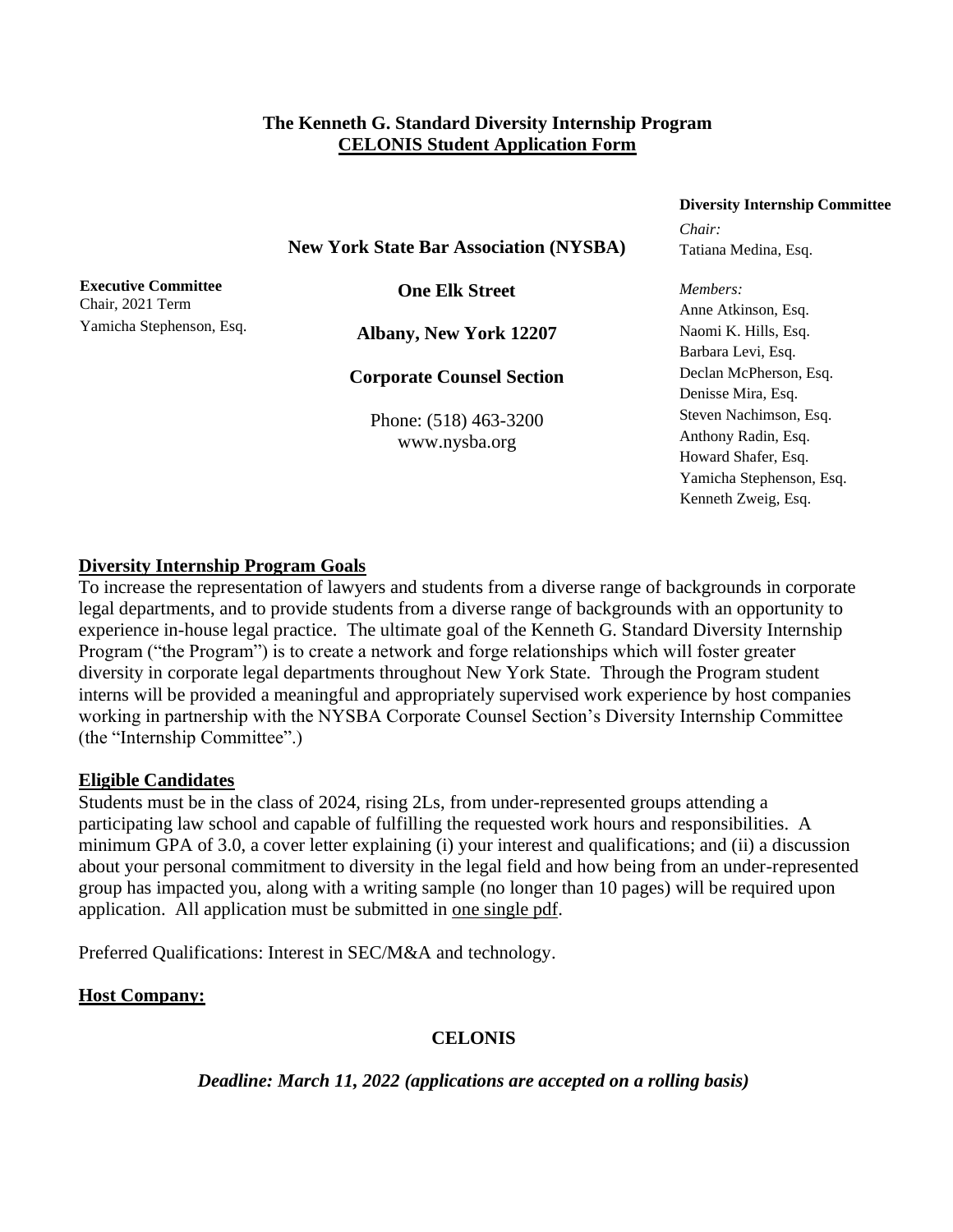Celonis is the leader in business transformation software - the Execution Management Systems (EMS) lifts barriers to execution capacity to maximize business performance. Powered by its market-leading process mining core, the Celonis EMS helps companies manage every facet of execution management from analytics, to strategy and planning, management, actions and automations. For Global 2000 companies, transforming to an intelligent enterprise has become a key strategic priority. Celonis disrupted what had previously been a manual, time-consuming and expensive consulting-driven approach to jump-start and operationalize change in transformation initiatives. Celonis has thousands of global customers including ABB, AstraZeneca, Bosch, Coca Cola, Citibank, Dell, GSK, John Deere, L'Oreal, Siemens, Uber, Vodafone, and Whirlpool. Particularly in these uncertain times Celonis plays an impactful role in helping customers to use their execution capacity the best way possible.

Celonis is headquartered in Munich, Germany and New York, US, and has in total 15 offices worldwide. The company has grown 5,000% in 4 years and 300% in the past year. Celonis now counts as a Decacorn, having raised \$1 billion in our most recent funding round in June 2021, valuing the company at more than \$11 billion. Since opening its US headquarter in New York in September 2016 it has quickly added blue chip customers like Lockheed Martin, ExxonMobil, Honeywell, and Mars to its client roster. The US is the fastest growing region for Celonis and will soon exceed 50% of its total revenue, and therefore is expanding US offices in New York, San Francisco, Raleigh, as well as Toronto, Canada, and Latin America

#### **Location**

One World Trade Center, 87th Fl, New York, NY. Due to the ongoing pandemic, this may be a remote or hybrid internship.

| <b>Program's Scope</b> |  |
|------------------------|--|
|------------------------|--|

| Program Term Start Date | Early June 2022 |  |
|-------------------------|-----------------|--|
|-------------------------|-----------------|--|

# **Student Intern Responsibilities**

- Submit the following to the Internship Committee in <u>one single pdf</u>:
	- o Student Application Form (attached hereto);
	- o Cover letter explaining (i) your interest and qualifications; and (ii) a discussion about your personal commitment to diversity in the legal field and how being from an underrepresented group has impacted you;
	- o Resume;
	- o Current, unofficial law school transcript showing minimum GPA of 3.0; and
	- o Writing sample (max 10 pages).
- Complete a ten-week internship (350-400 hours; approximately 35-40 hours per week) with an assigned host company
- Attend any Program related meetings/receptions
- Complete an evaluation of the Diversity Internship Program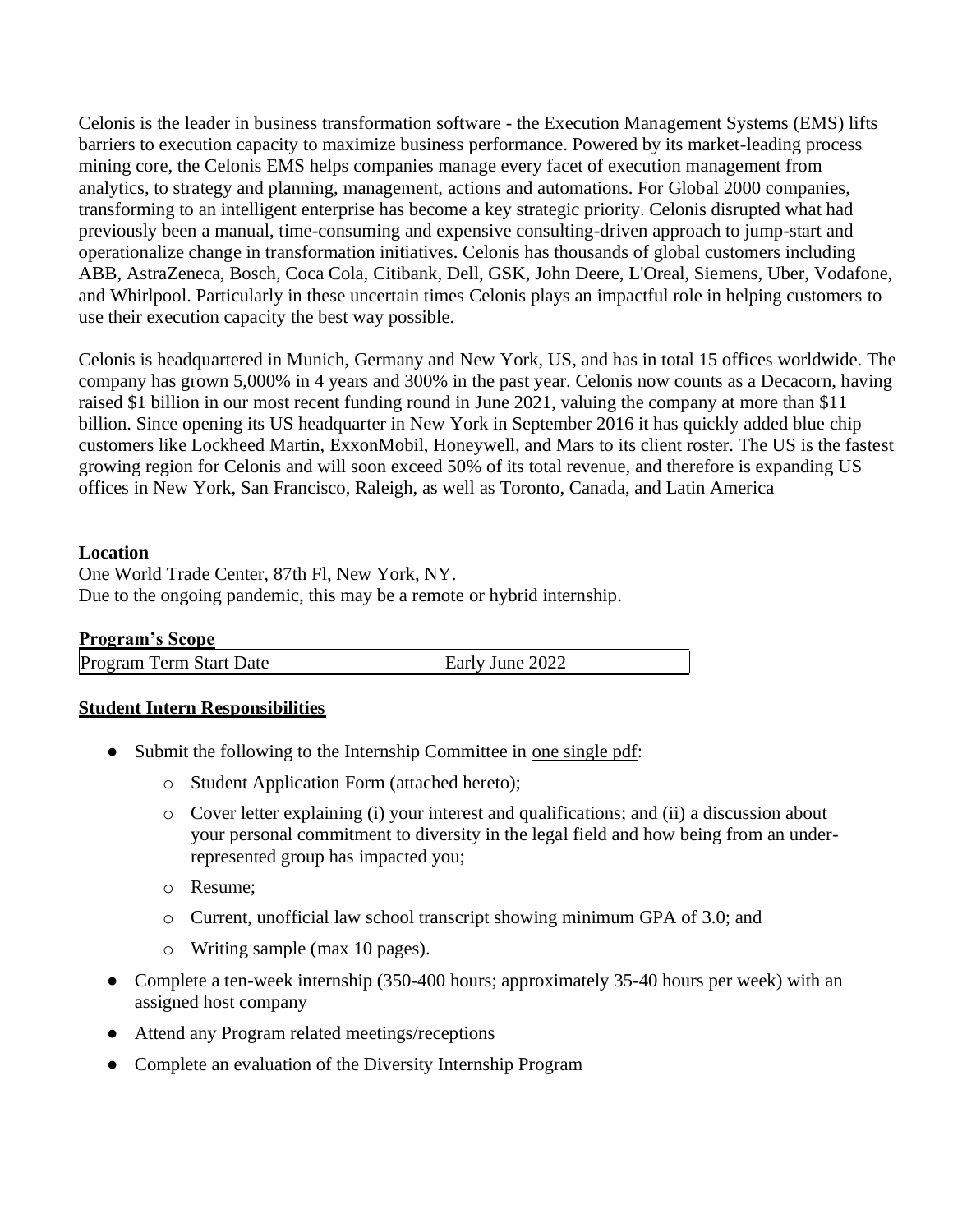# **Host Company Responsibilities**

- Commit to the sponsorship of the intern
- Identify a contact person for the Program
- Screen and interview student candidates during the designated time period
- Designate an attorney to serve as a Mentor for the student intern who will work with, consult, advise, and guide the student intern during his/her tenure with the Host Company in the same manner as they do with other interns and new lawyers
- Exercise diligence and sensitivity to ensure that meaningful work assignments equivalent to those assigned to other interns and young lawyers are delegated to the student intern
- Evaluate and provide feedback to the student intern as company would with any other law intern working for them
- Complete an evaluation of the Program and provide any information relevant to the Program requested by the Internship Committee